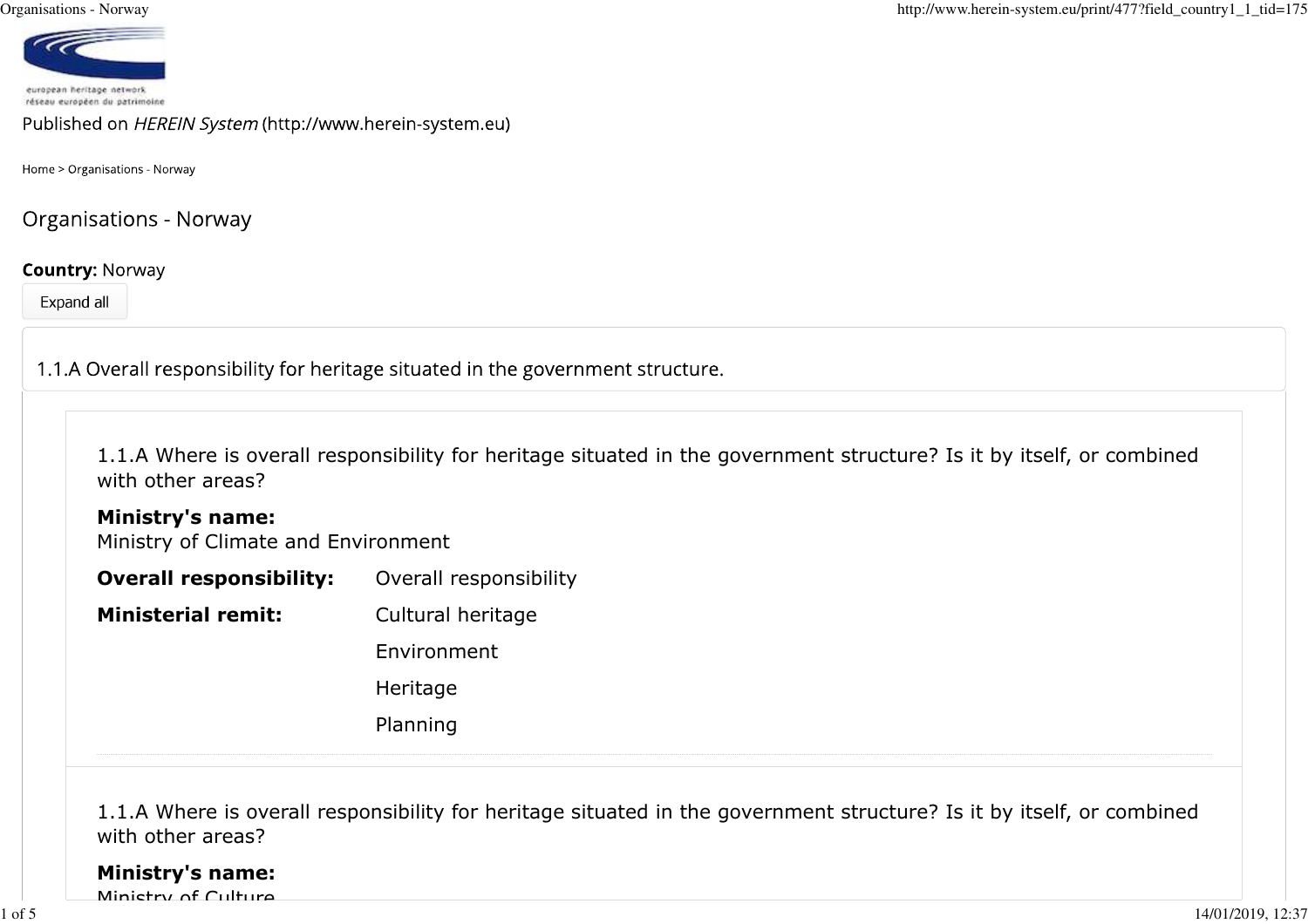2 of 5

| <b>Ministry's name:</b><br>Ministry of Government Administration, Reform and Church Affairs                                           |                                                                                                                          |  |
|---------------------------------------------------------------------------------------------------------------------------------------|--------------------------------------------------------------------------------------------------------------------------|--|
| <b>Ministerial remit:</b>                                                                                                             | Religion                                                                                                                 |  |
| with other areas?                                                                                                                     | 1.1.A Where is overall responsibility for heritage situated in the government structure? Is it by itself, or combined    |  |
| <b>Ministry's name:</b><br>Ministry of Agriculture and Food                                                                           |                                                                                                                          |  |
| <b>Ministerial remit:</b>                                                                                                             | Agriculture                                                                                                              |  |
|                                                                                                                                       |                                                                                                                          |  |
|                                                                                                                                       | 1.1.B Competent government authorities and organisations with legal responsibilities for heritage policy and management. |  |
|                                                                                                                                       | Dronningensgate 13                                                                                                       |  |
|                                                                                                                                       | 0034                                                                                                                     |  |
|                                                                                                                                       | Oslo                                                                                                                     |  |
| <b>Name of organisation:</b><br>Directorate for Cultural Heritage<br><b>Address:</b><br><b>Post code:</b><br>City:<br><b>Country:</b> | Norway                                                                                                                   |  |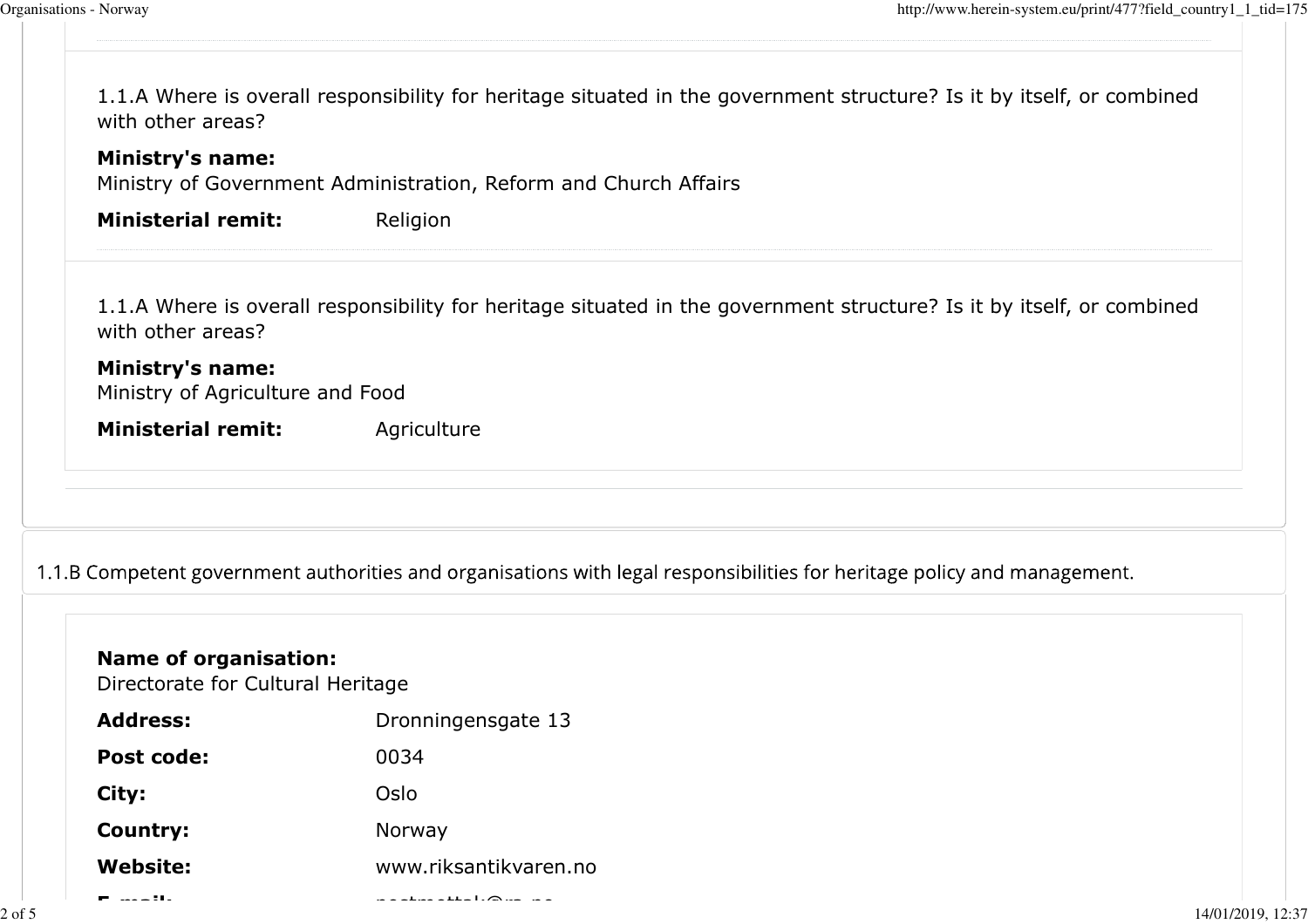1.2.A Professional membership organisations or professional research institutes (not indicated under 1.1) whose activities are..

| <b>Address:</b>                        | NKF-N PO Box 2008 Grünerløkka                                                                      |
|----------------------------------------|----------------------------------------------------------------------------------------------------|
| Post code:                             | 0505                                                                                               |
| City:                                  | Oslo                                                                                               |
| <b>Country:</b>                        | Norway                                                                                             |
| <b>Website:</b>                        | www.nkf-n.no                                                                                       |
| <b>Organisation type:</b>              | <b>NGO</b>                                                                                         |
| <b>Type of activity of</b><br>members: | Conservation (objects/artworks)                                                                    |
|                                        | 1.4.A Legislation that regulates the heritage-related activities of voluntary organisations / NGOs |
| Yes                                    |                                                                                                    |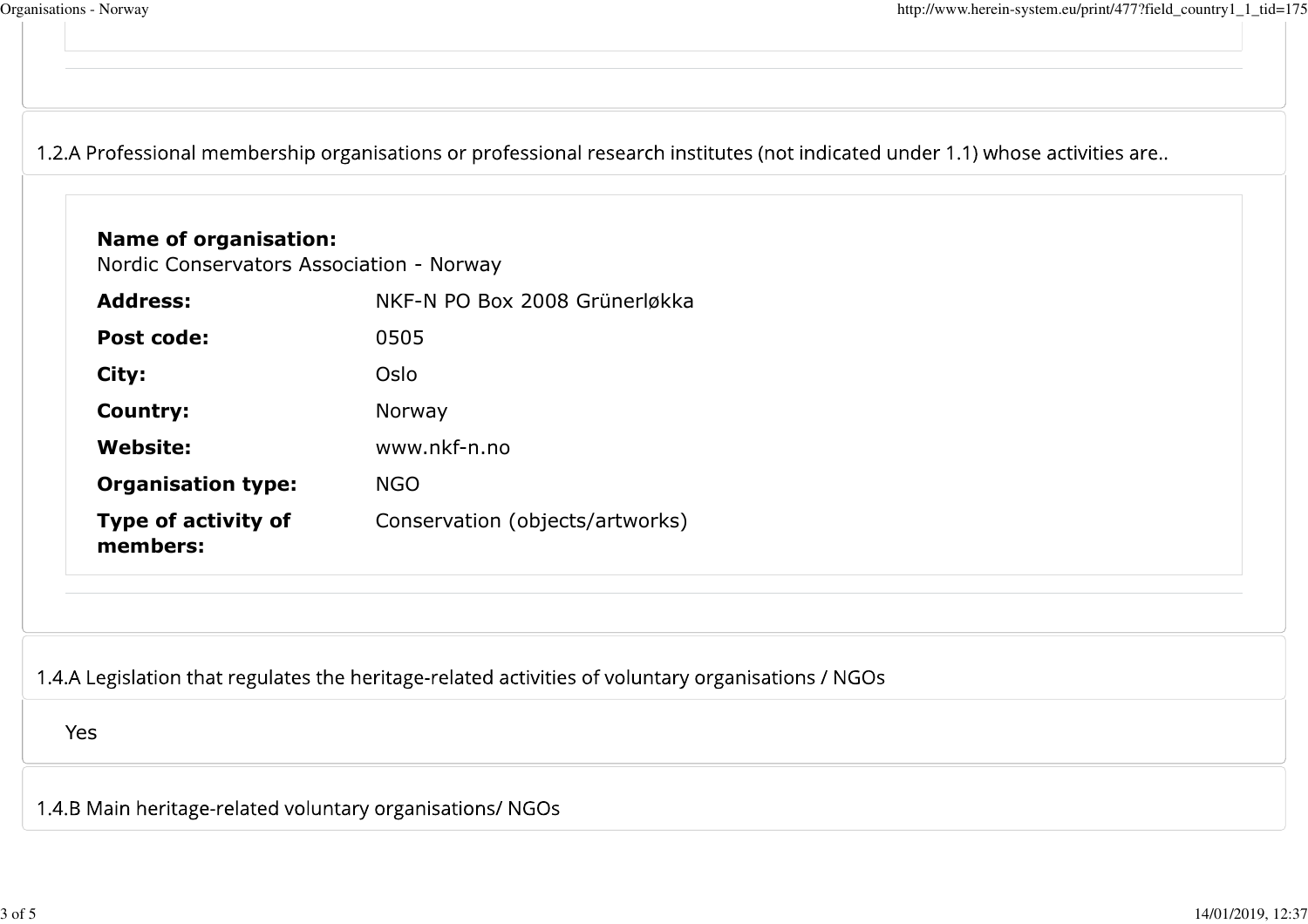## **Name of organisation:**

1.5.A Formal heritage collaboration networks

Yes Integrated approach Archaeological HeritageArchitectural HeritageLandscape Heritage

1.6.A Training bodies